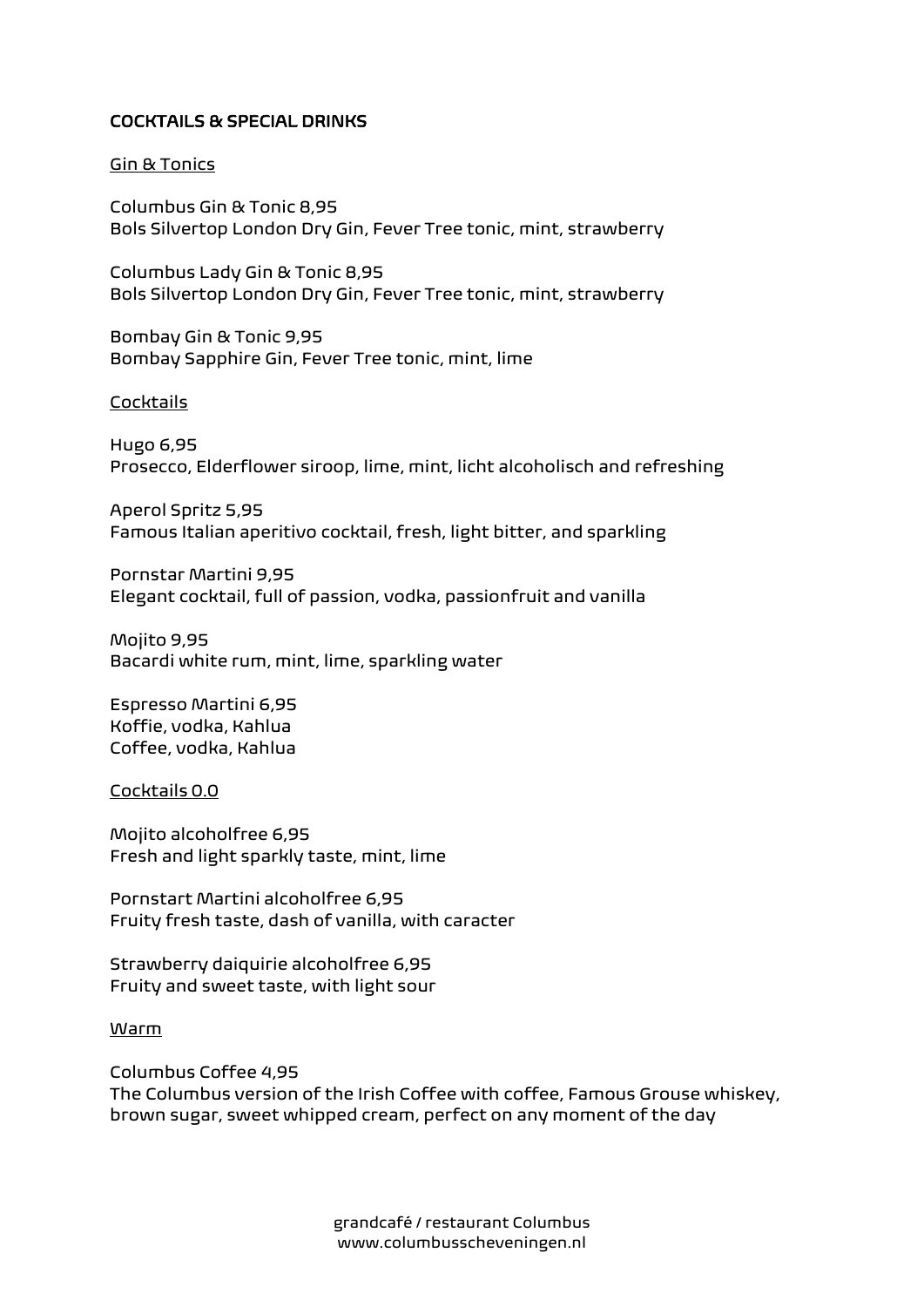# ONTBIJT / BREAKFAST (open-12:00)

Croissant of Bagel 1,95 Naturel Croissant plain or bagel plain

## Croissant jam of Bagel creamcheese 2,50

Croissant met jam, of bagel met creamcheese Croissant with jam, or bagel with creamcheese

#### Kleintje ontbijt 4,95

Bagel, croissant, jam, cream cheese Small breakfast: bagel, croissant, jam, cream cheese

## Ontbijt 6,95

Bagel, croissant, boterhammen, ham, kaas, jam, cream cheese, spiegelei Breakfast with bagel, croissant, 2 mini rolls, cream cheese, jam, ham, cheese, fried egg

#### Luxe ontbijt 9,95

Brood, croissant, boter, ham, kaas, jam, gerookte zalm, gebakken eitje Luxury breakfast, bread, croissant, ham, cheese, jam, smoked salmon, fried egg

#### Engels ontbijt 8,95

Witte bonen, worstjes, gebakken ei, tomaat en spek English breakfast with white beans, sausages, fried egg, tomato and bacon

#### Wentelteefjes 4,75

In beslag gebakken boterhammen, heerlijk met bruine suiker en kaneel French toast, pieces of sliced baked bread, with cinnamon and brown sugar

## Tosti 3,75

Met ham en kaas Toasted sandwich, with ham and cheese

Gebak / Pastry

# Appelgebak 2,95

Met slagroom +0,75 Apple pie, with whipped cream +0,75

#### Chocolade brownie 2,95

Huisgemaakt, met slagroom +0,75 Homemade chocolate brownie, with whipped cream +0,75

#### Cheesecake 2,95

Met slagroom +0,75 Cheesecake, with whipped cream 0,75

> grandcafé / restaurant Columbus www.columbusscheveningen.nl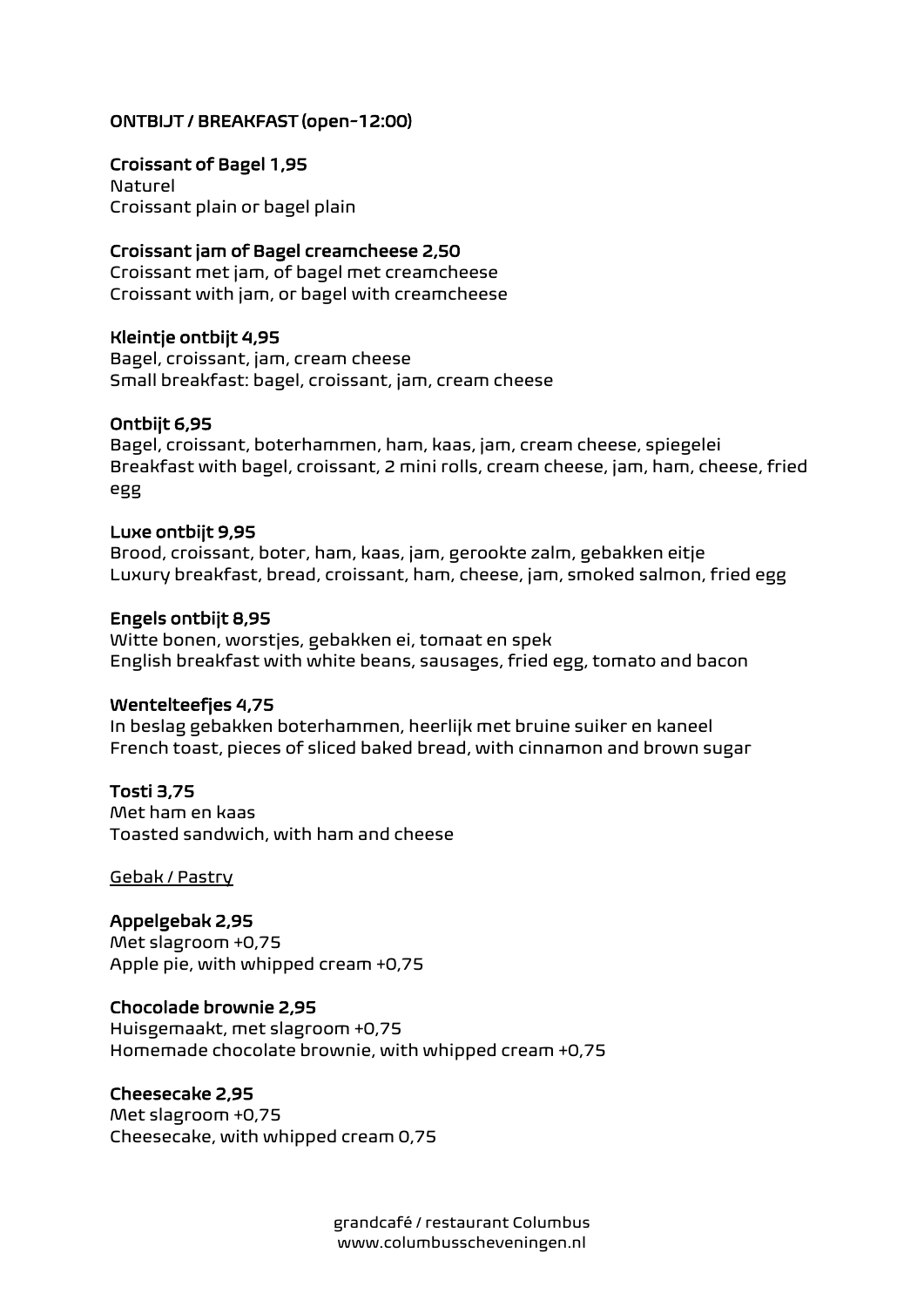# OMELETTEN & UITSMIJTERS / FRIED EGGS & OMELETS (open-17:00)

Onze uitsmijters en omeletten bestaan uit 3 eieren, en twee bruine of witte boterhammen Our fried eggs and omelets are made with 3 fresh eggs, and 2 slices of bread (brown or white)

## Uitsmijter 4,95

Naturel Fried eggs plain

# Uitsmijter ham, of kaas, of spek 5,95

Met ham, of kaas, of spek Fried eggs with ham, or with cheese, or with bacon

## Uitsmijter zalm 7,95

Met gerookte zalm Fried eggs with smoked salmon

# Omelet 5,95

Naturel Plain omelet

## Omelet ham, of kaas, of spek 6,95

Met ham, of kaas, of spek Omelet with ham, or with cheese, or with bacon

#### Boerenomelet 7,95

Met gemengde groenten Farmers omelet with mixed vegetables

# PANNEKOEKEN / DUTCH PANCAKES (open-17:00)

Onze pannekoeken worden gemaakt volgens ambachtelijk recept Our pancakes are made according to traditional Dutch recipe

#### Pannekoek 5,75

Naturel, met stroop en poeder suiker Plain pancake, with powder sugar and sugar syrup

# Pannekoek ham of kaas of spek 6,75

Met ham, of kaas, of spek Pancake with ham, or with cheese, or with bacon

## Pannekoek appel en rozijnen 7,75

Met appel en rozijnen Pancake with apple and raisins

> grandcafé / restaurant Columbus www.columbusscheveningen.nl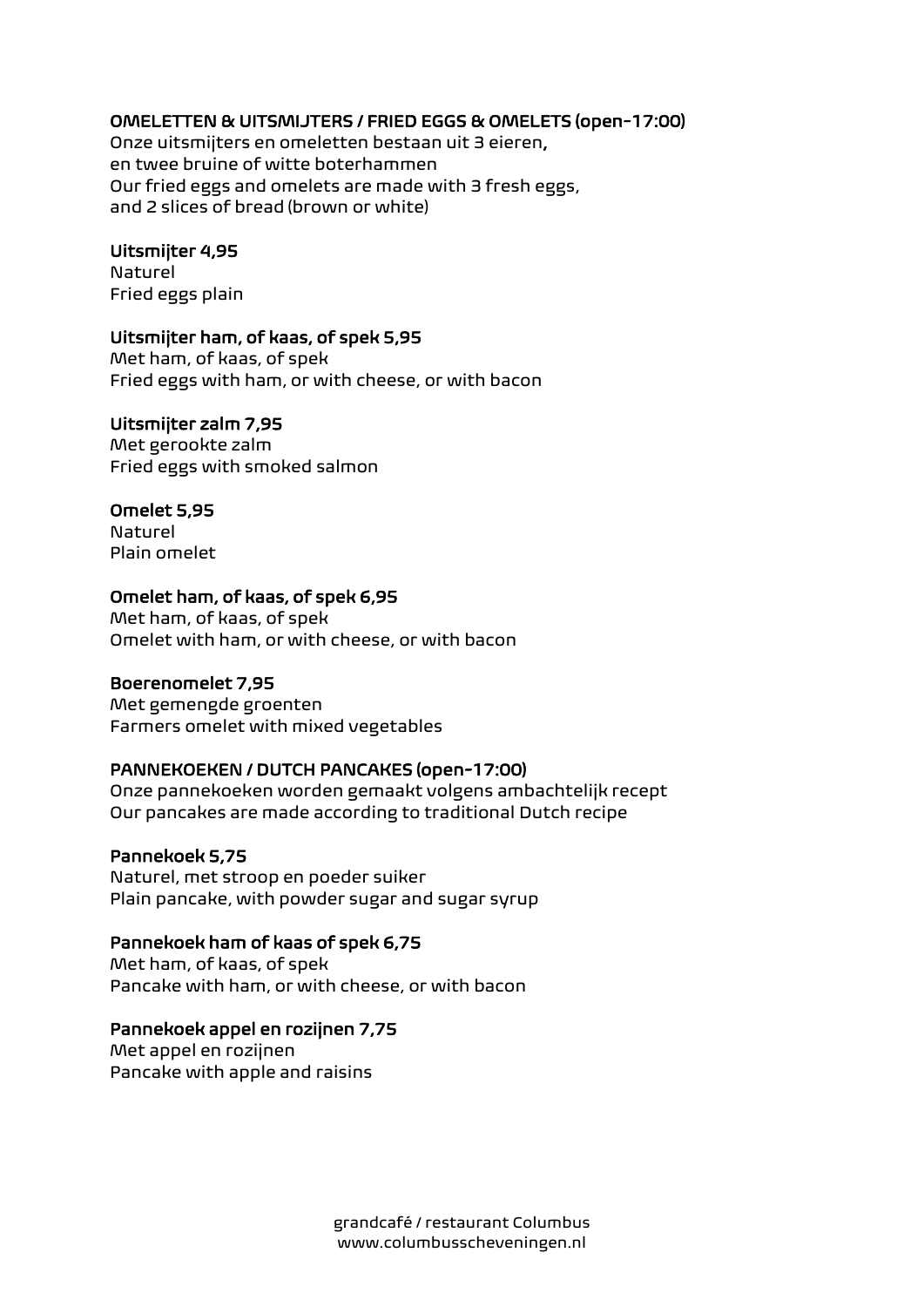# LUNCH BROODJES / LUNCH SANDWICHES (open-17:00)

Keuze uit wit brood of bruin brood Choice of white bread or brown bread

# Hete kip 7,95

Stukjes gebakken kipfilet in lichtpittige saus Tender pieces of chicken filet with homemade light spicy sauce

# Biefstukpuntjes 8,95

Roergebakken biefstukpuntjes met uien in oosterse saus Stir fried steak pieces with onions in Asian sauce

# Gerookte zalm 7,95

Gerookte zalm, roomkaas, kappertjes Smoked salmon, cream cheese, capers

# Makreel 7,95

Huisgemaakte makreelsalade Homemade mackerel salad

# Carpaccio 8,95

Dungesneden ossenhaas, Parmezaanse kaas, pijnboompitten, truffel mayonaise Thin sliced tenderloin, Parmesan cheese, pine nuts, truffle mayonnaise

# Gezond 7,95

Kaas, ham, gekookt, sla Cheese, ham, boiled egg, salad

# Geitenkaas 8,95

Lauwwarme geitenkaas, pecan noten, honing Lukewarm goat cheese, with pecan nuts, honey

# Haagsche kroketten 7,95

2 kroketten met brood, mosterd, salade 2 croquettes with bread, mustard, salad

# LUNCHTIP

## Lunch frietjes 1,95

1 persoons bakje friet, mayonnaise voor bij de lunch Portion of fries for 1 person, mayonnaise, to accompany your lunch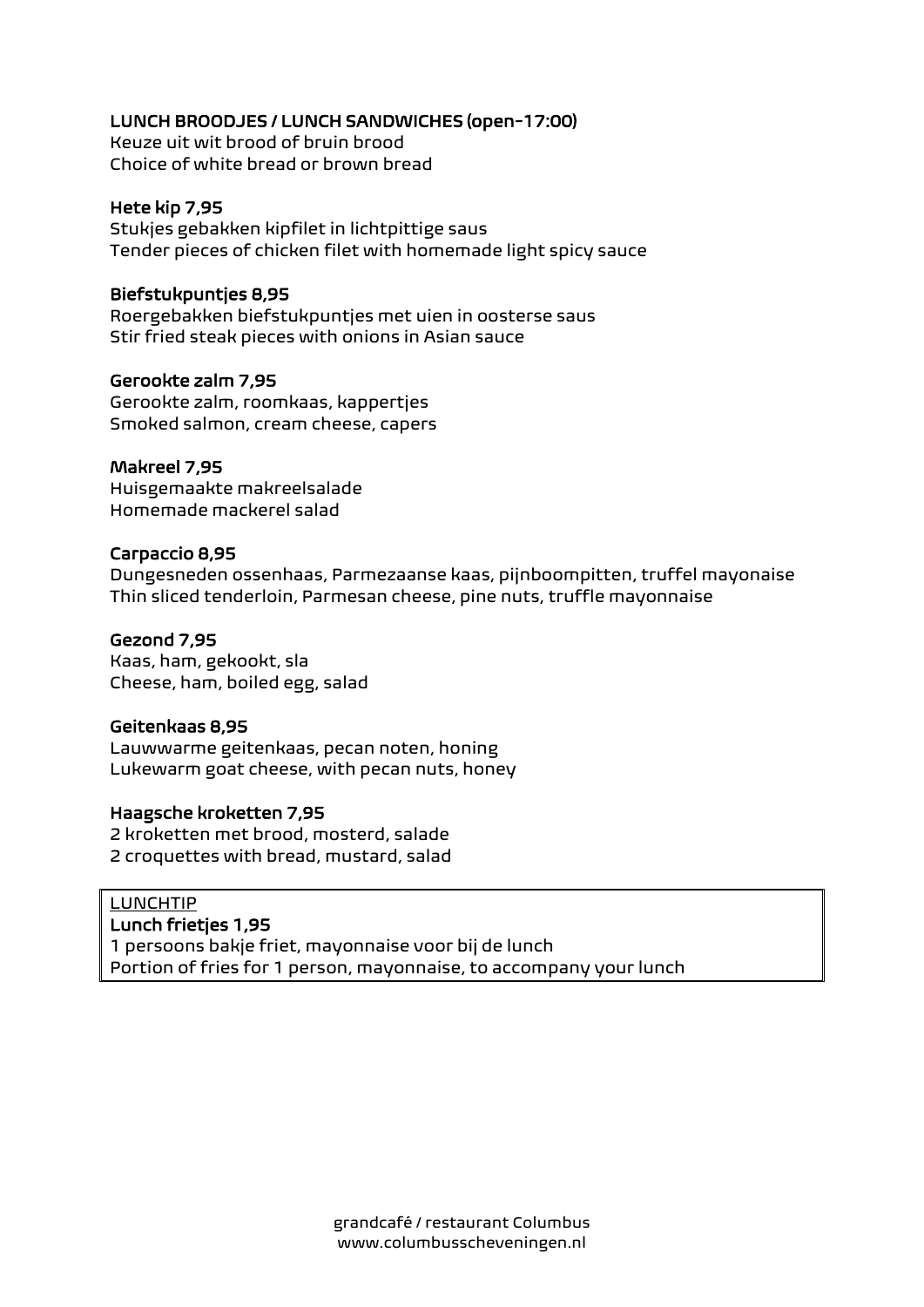# LUNCH TOSTI / LUNCH TOASTED SANDWICHES (open-17:00)

# Tosti 3,75

Met ham en kaas Toasted sandwich with ham and cheese

## Tosti tomato 3,95

Met ham en kaas en tomaat Toasted sandwich with ham and cheese and tomato

## LUNCH AANBIEDING / LUNCH DEAL (open-17:00)

#### Lunch deal 8,95

Al het onderstaande tegelijk geserveerd op 1 bord All served in one time on 1 plate

- Kopje tomatensoep / Cup of tomato soup
- Kroket op brood, mosterd / Croquette on bread, mustard
- Boterham met ham en kaas / Bread with ham and cheese
- Gemengde salade / Mixed salad

## LUNCH SALADES / LUNCH SALADS (open-21:00u)

#### Salade met makreel 9,95

Salade met makreel Salad with mackerel

#### Salade met geitenkaas 10,95

Salade met lauwwarme geitenkaas, pecan noten, honing Salad with lukewarm goatcheese, pecan nuts, honey

### Salade met biefstukpuntjes 10,95

Salade met roergebakken biefstukpuntjes met uien in oosterse saus Salad with stir fried steak pieces with onions in Asian sauce

#### Salade met hete kip 9,95

Salade met stukjes gebakken kipfilet in lichtpittige saus Salad with tender pieces of chicken filet with homemade light spicy sauce

#### LUNCHTIP

#### Lunch frietjes 1,95

1 persoons bakje friet, mayonnaise voor bij de lunch Portion of fries for 1 person, mayonnaise, to accompany your lunch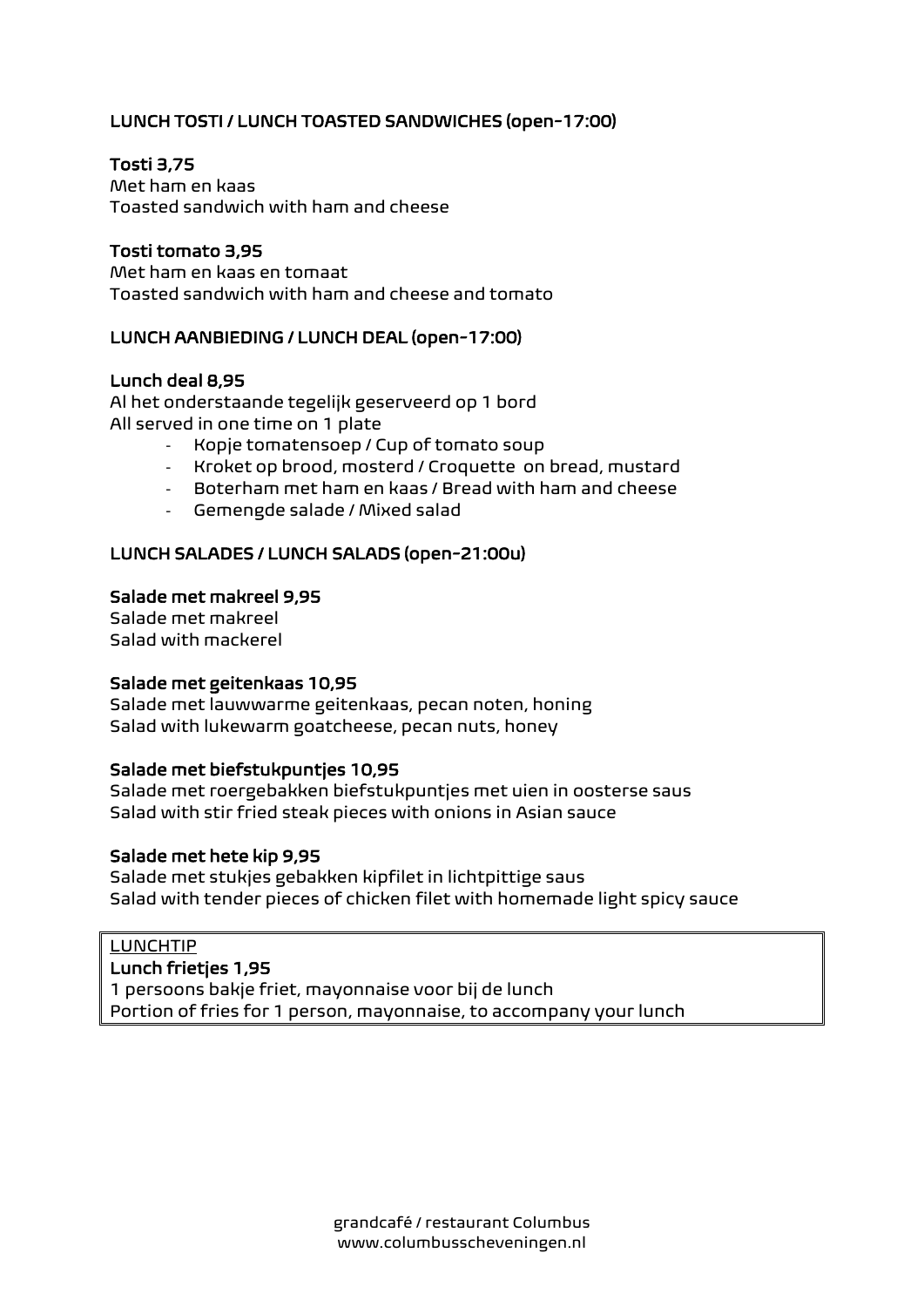# AANBEVOLEN VOOR LUNCH & DINER (open-21:00) RECOMMENDED FOR LUNCH & DINNER (open-21:00)

## Burgers

# Beef burger 14,95

Burger met 100% rundvlees, bacon, cheddar, frietjes, mayonaise Burger of 100% beef, bacon, cheddar cheese, fries, mayonnaise

# Chicken burger 14,95

Burger van 100% kip, frietjes, mayonaise Burger of 100% chicken, cheddar cheese, fries, mayonnaise

# Columbus burger 15,95

Beef burger, Columbus salsa, romeinse sla Beef burger, Columbus salsa, Roman lettuce

# Fish & Chips

# Fish & Chips Lekkerbek 14,95

Lekkerbek van heekfilet in bierbeslag, frietjes, mayonaise Fried hake filet in beer batter, fries, mayonnaise

# Fish & Chips Calamares 14,95

Gepaneerde calamares, frietjes, mayonaise Breaded calamares, fries, mayonnaise

# Fish & Chips Kibbeling 15,95

Kibbeling, frietjes, mayonaise Breaded and fried cod bits, fries, mayonnaise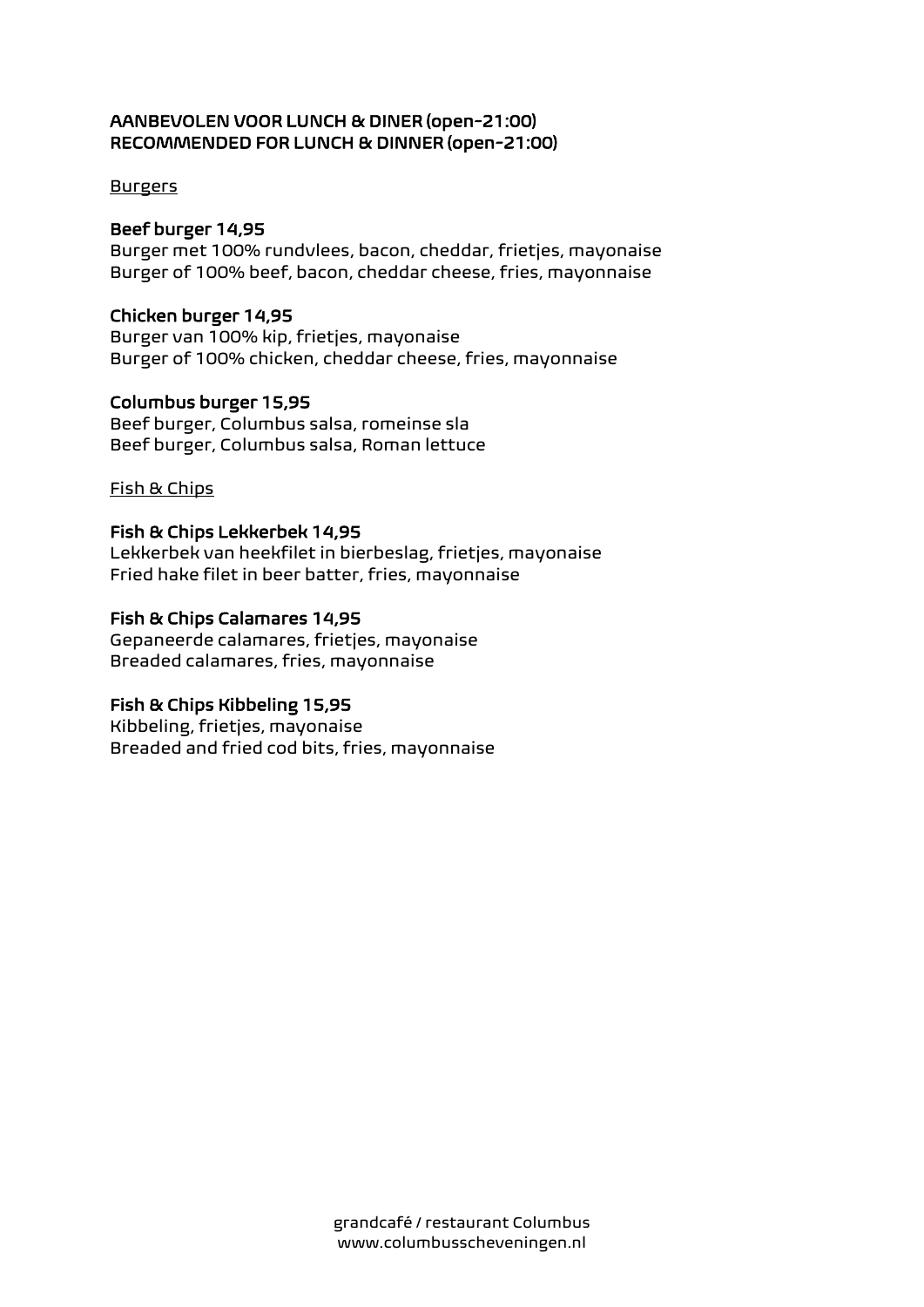# BORRELHAPJES / FINGERFOOD (niet tijdens diner / not during dinner)

## Bitterballen 5,95 / 11,75

Haagsche bitterballen, mosterd, 6 of 12 stuks Real local from The Hague, small round croquettes, mustard, 6 or 12 pieces

# Vegatarische mini loempia's 4,95 / 9,75

Met chilisaus, 6 of 12 stuks Vegetarian mini springrolls, chili sauce, 6 or 12 pieces

## Kipnuggets 5,95 / 11,75

Met chilisaus, 6 of 12 stuks Chicken nuggets, chili sauce, 6 or 12 pieces

## Kaas stengels 6,95 / 12,75

Met mosterd, 6 of 12 stuks Deep-fried cheese sticks, mustard, 6 or 12 pieces

## Bittergarnituur 14,95

Gemengde gefrituurde snacks, 16 stuks Mixed deep-fried snacks, 16 pieces

# Nachos 5,95

Nacho chips met salsa saus Nacho chips with salsa sauce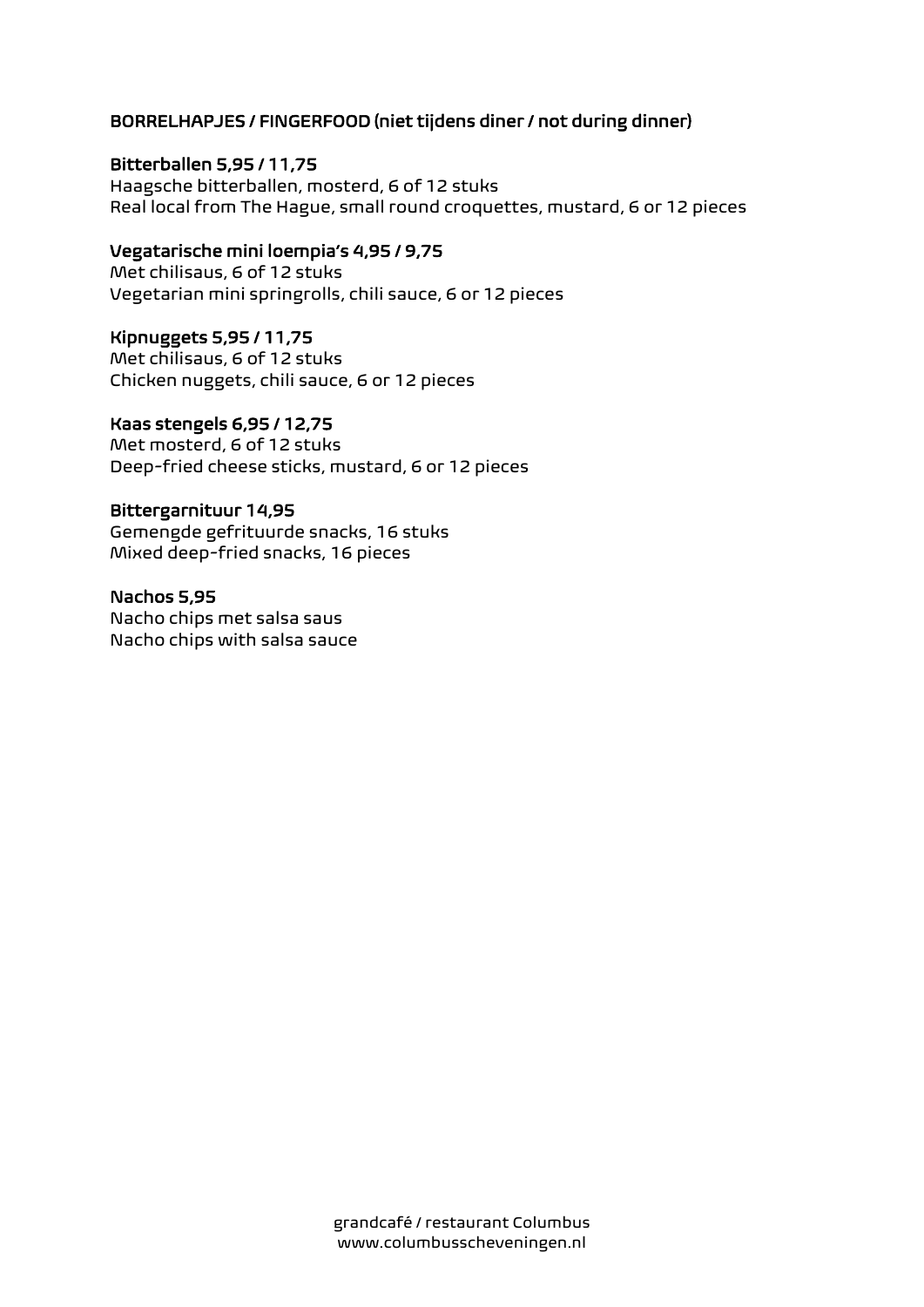# VOORGERECHTEN / STARTERS (12:00-21:00)

#### Breekbrood 5,75

Met kruidenboter en aioli Bread with herbs butter and aioli

## Carpaccio 9,95

Carpaccio van ossenhaas, Parmezaanse kaas, pijnboompitten, truffel mayonaise Beef carpaccio Parmesan cheese, pine nuts, truffle mayonnaise

## Gerookte zalm 9,95

Dungesneden gerookte zalm, op toast Thin sliced smoked salmon, with toast

#### Gebakken champignons 8,95

Gebakken in roomboter, witte wijn, met toast Panfried mushrooms in butter, white wine, with toast

#### Franse uiensoep 5,95

Rijkelijk gevulde uiensoep, kaas crouton French onion soup, cheese crouton

## Italiaanse tomatensoep 5,95

Italiaanse tomatensoep, crème-fraiche Italian tomato soup, creme-fraiche

# Gamba's pil pil 11,95

Gebakken gamba's, olijfolie Baked prawns, olive oil

#### Salade met makreel 9,95

Salade met makreel Salad with mackerel

#### Salade met geitenkaas 10,95

Salade met lauwwarme geitenkaas, pecan noten, honing Salad with lukewarm goatcheese, pecan nuts, honey

# Salade met biefstukpuntjes 10,95

Salade met roergebakken biefstukpuntjes met uien in oosterse saus Salad with stir fried steak pieces with onions in Asian sauce

#### Salade met hete kip 9,95

Salade met stukjes gebakken kipfilet in lichtpittige saus Salad with tender pieces of chicken filet with homemade light spicy sauce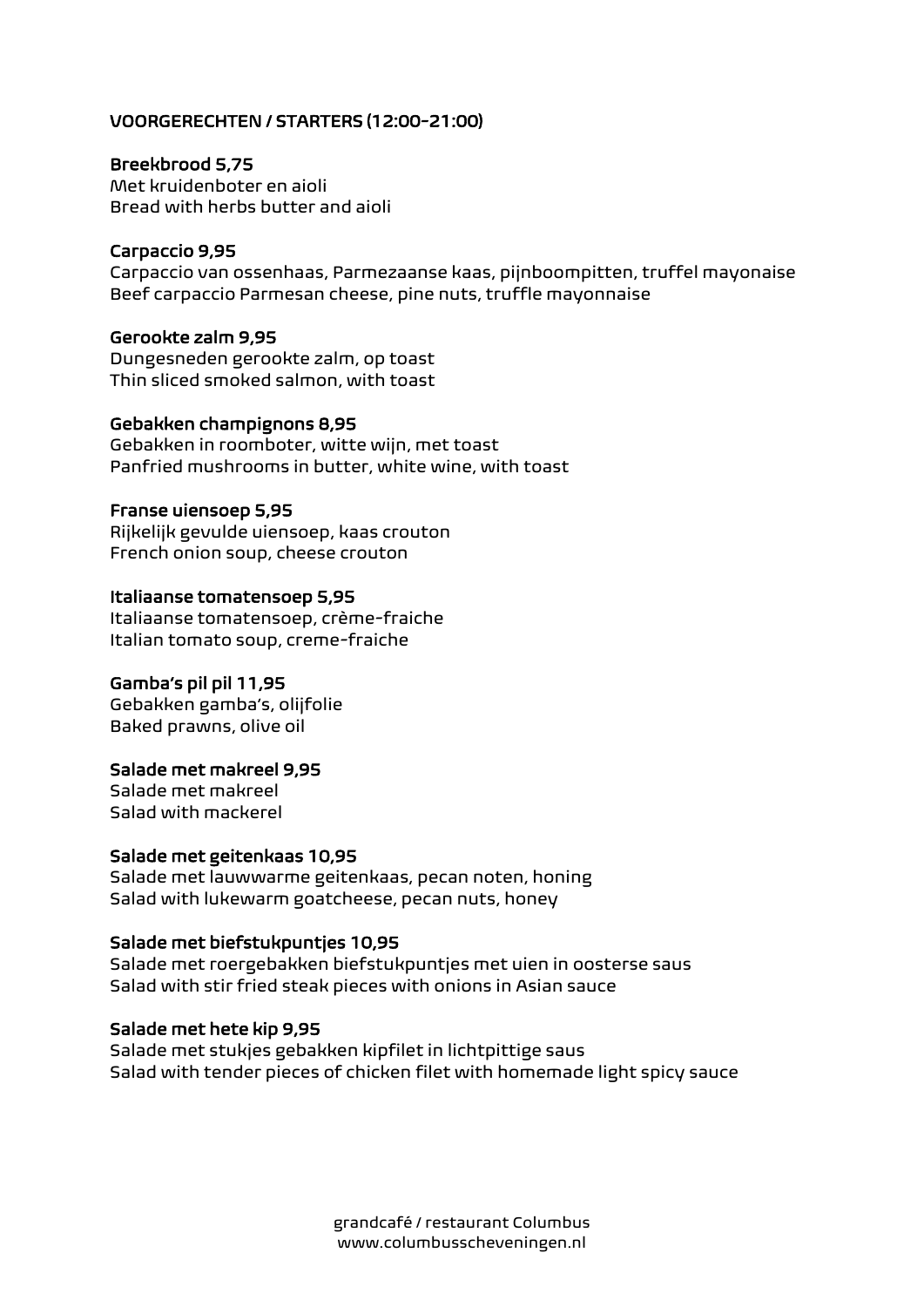# KINDER MENUS / KIDS MENUS (12:00-21:00)

## Kipnuggets 8,95

Met frietjes, mayonaise en appelmoes Chicken nuggets with fries, mayonnaise and apple sauce

## Kroket 8,95

Met frietjes, mayonaise en appelmoes Croquette with fries, mayonnaise and apple sauce

## Mini frikadellen 8,95

Met frietjes, mayonaise en appelmoes Mini Dutch meat sticks with fries, mayonnaise and apple sauce

## Spareribs 11,95

Met frietjes, mayonaise en appelmoes Spareribs with fries, mayonnaise and apple sauce

## BIJGERECHTEN / SIDE DISHES

Bij al onze vis- en vleesgerechten worden standaard frietjes met mayonaise. Daarnaast kunt u zelf uw hoofdgerecht aanvullen door een keuze te maken uit onze bijgerechten. De bijgerechten worden geserveerd in schaaltjes voor 2 personen

All our main courses are served with fries and mayonnaise. Add extra's to your main course by choosing one or more side dishes. The side dishes are served in portions for 2 persons

Frietjes / Fries 2,95 Gemengde groenten / Mixed vegetables 3,50 Kleine salade / Side salad 3,50 Koude sauzen / cold sauces 0,75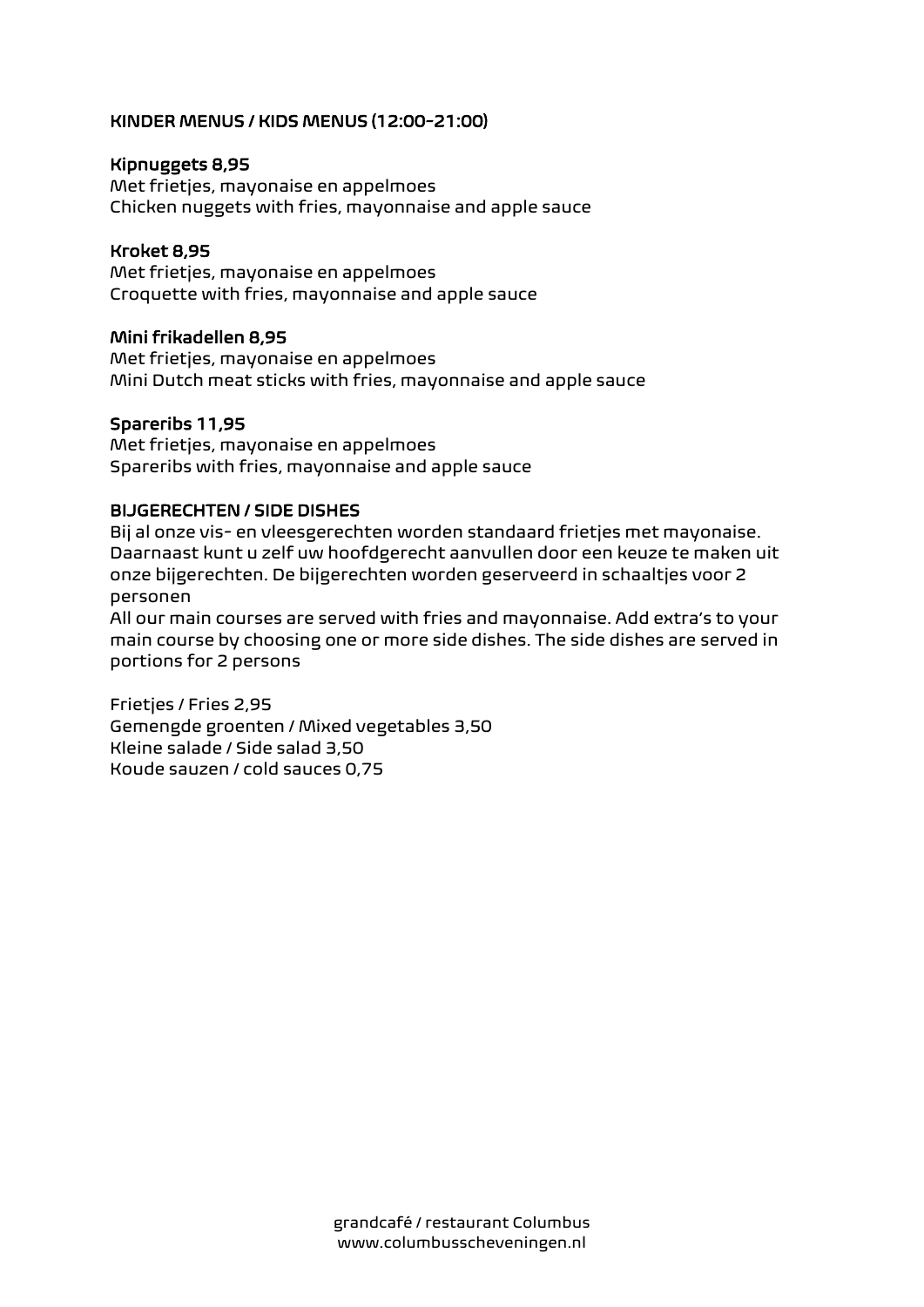# VLEES HOOFDGERECHTEN / MEAT MAIN COURSES (12:00-21:00)

Bij al onze vis- en vleesgerechten worden frietjes met mayonaise geserveerd All our main courses are served with fries and mayonnaise

# Spare ribs 17,95

Heerlijke malse spare ribs volgens ons huis recept met zoet-lichtpittige marinade Very tender spareribs made by our house recipe with sweet-hot marinade

## Varkenshaas 14,95

Met romige champignonsaus en crispy bacon Pork tenderloin with creamy mushroom sauce and crispy bacon

## Kipsate / Kipsate XL 14,95 / 17,95

Van kipfilet, pinda-satesaus, gefrituurde uitjes, kroepoek, frietjes, mayonaise Chicken filet pieces, peanut sauce, fried onions, prawn crackers, fries, mayonnaise

## Kogelbiefstuk 19,95

Malse biefstuk van Hollands rund met pepersaus Tender Dutch rump steak with pepper sauce

## Entrecote 22,95

With chimmy churry Sirloin steak with chimmy churry

## Schnitzel 15,95

Van varkensvlees met champignonsaus Pork schnitzel with mushroom sauce

Burgers

# Beef burger 14,95

Burger met 100% rundvlees, bacon, cheddar, frietjes, mayonaise Burger of 100% beef, bacon, cheddar cheese, fries, mayonnaise

# Chicken burger 14,95

Burger van 100% kip, frietjes, mayonaise Burger of 100% chicken, cheddar cheese, fries, mayonnaise

# Columbus burger 15,95

Beef burger, Columbus salsa, Romeinse sla Beef burger, Columbus salsa, Roman lettuce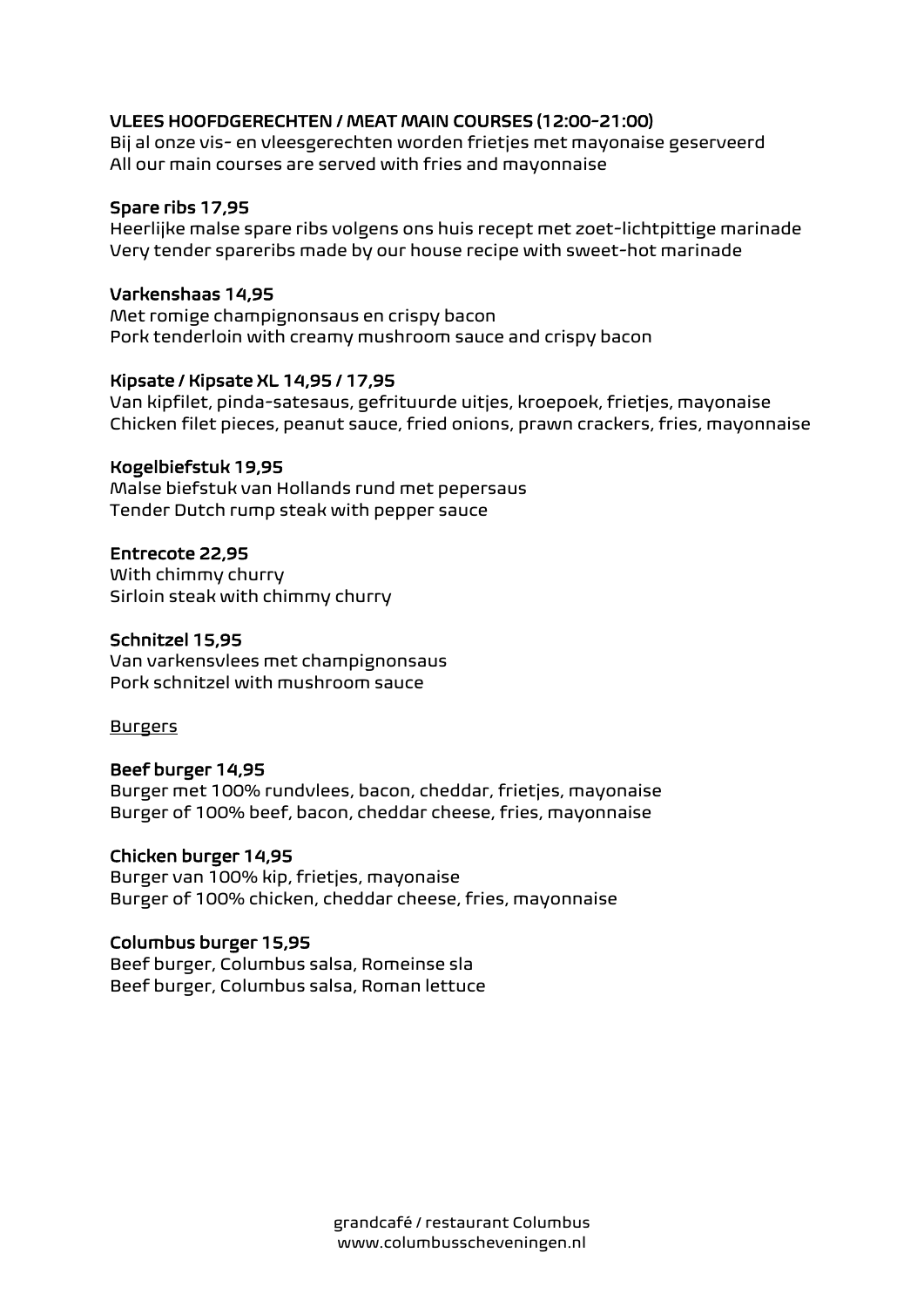# VIS HOOFDGERECHTEN / FISH MAIN COURSES (12:00-21:00)

Bij al onze vis- en vleesgerechten worden frietjes met mayonaise geserveerd All our main courses are served with fries and mayonnaise

# Zalmfilet 19,95

In roomboter gebakken zalmfilet, met salsa van geroosterde paprike In cream butter baked salmon filet, with salso of smoked bell pepper

## Dorade 17,95

Hele dorade vers gebakken, geserveerd met antiboise van tomaat Whole baked sea bream, served with anitboise of tomato

## Mosselen 19,95

Uit Zeeland, gekookt in witte wijn, geserveerd met whiskey saus en aioli Mussels from Sealand, cooked in white wine, served with whiskey sauce and aioli

## Gamba's 22,95

5 grote ongepelde gamba's, in knoflookolie, geserveerd met citroen en aioli 5 large, unpeeled gambas', baked in garlic oil, served with lemon and aioli

## Fish & Chips

## Fish & Chips Lekkerbek 14,95

Lekkerbek van heekfilet in bierbeslag, frietjes, mayonaise Fried hake filet in beer batter, fries, mayonnaise

# Fish & Chips Calamares 14,95

Gepaneerde calamares, frietjes, mayonaise Breaded calamares, fries, mayonnaise

# Fish & Chips Kibbeling 15,95

Kibbeling, frietjes, mayonaise Breaded and fried cod bits, fries, mayonnaise

# VEGA HOOFDGERECHTEN / VEGETARIAN MAIN COURSES (12:00-21:00)

# Ravioli 15,95

Bospaddestoelen, truffel room saus, geroosterde groenten Forrest mushrooms, truffle cream sauce, roasted vegetables

#### Vega burger 15,95

Columbus salsa, romeinse sla Columbus salsa, Roman lettuce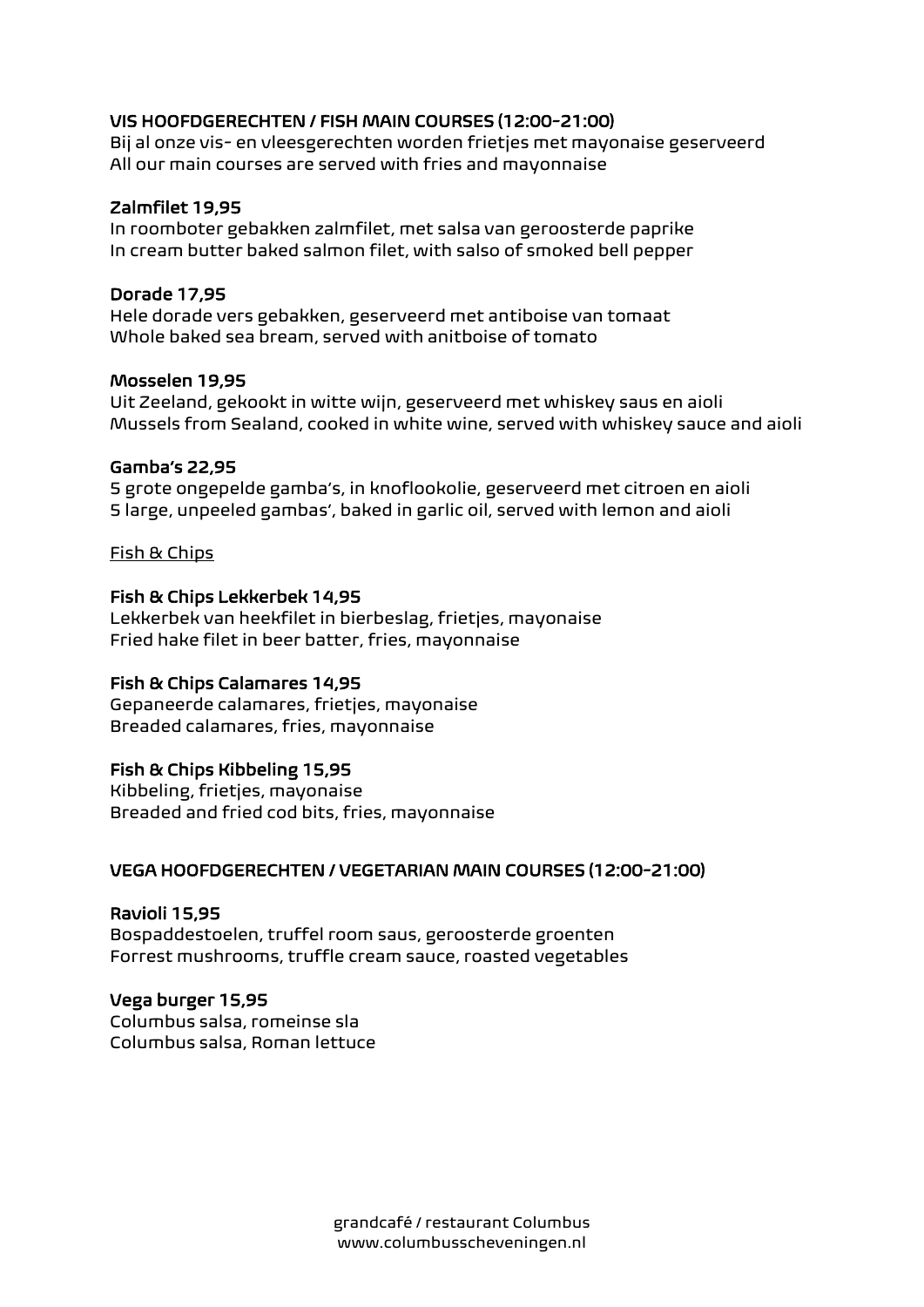## NAGERECHTEN / DESSERTS (12:00-21:00)

#### Crème Brûlée 5,75

Heerlijke Crème Brûlée met gekarameliseerde rietsuiker Delicious Crème Brûlée with caramalized cane sugar

### Dame Blanche 5,75

Vanille ijs met chocoladesaus en slagroom Vanilla icecream with chocolate sauce and whipped cream

#### Coupe Columbus 9,95

Voor 2 personen For 2 persons

#### Kinderijsje 3,75

Icecream for kids

#### HEERLIJK BIJ UW NAGERECHT / TO ACCOMPANY YOUR DESSERT

#### Columbus Coffee 4,95

De Columbus versie van de Irish Coffee met koffie, Famous Grouse whiskey, bruine suiker, gezoete slagroom, perfecte afsluiting van uw diner! The Columbus version of the Irish Coffee with coffee, Famous Grouse whiskey, brown sugar, sweet whipped cream, perfect to finish your dinner!

#### Spanish Coffee 5,95

Koffie, Licor 43, gezoete slagroom Coffee, Licor 43, sweet whipped cream

#### Italian Coffee 5,95

Koffie, Amaretto, gezoete slagroom Coffee, Amaretto, sweet whipped cream

## Jamaican Coffee 5,95

Koffie, Tia Maria, gezoete slagroom Coffee, Tia Maria, sweet whipped cream

## Baileys Coffee 5,95

Koffie, Baileys, gezoete slagroom Coffee, Baileys, sweet whipped cream

#### Espresso Martini 5,95

Koffie, vodka, Kahlua Coffee, vodka, Kahlua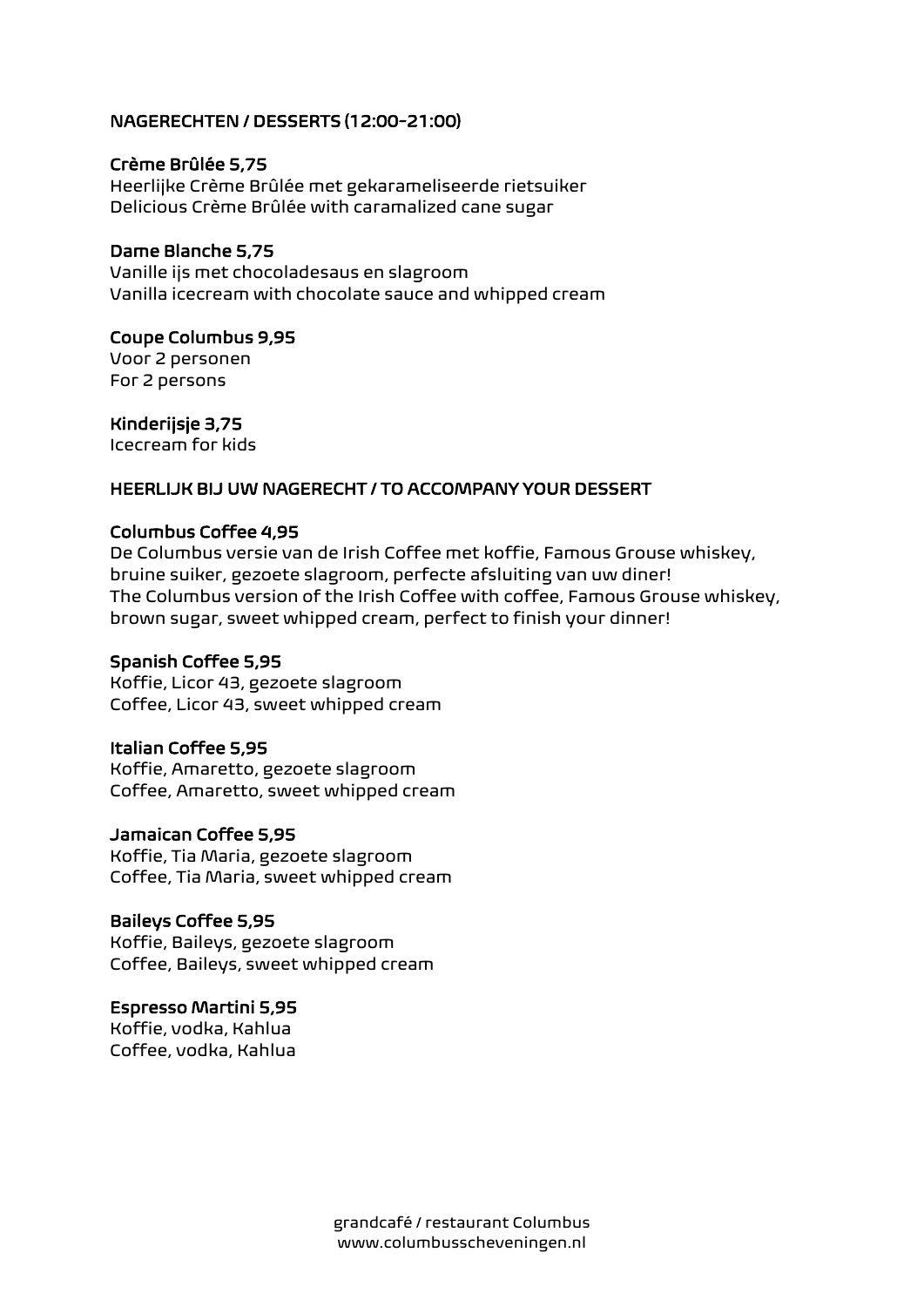## DRANKEN / DRINKS

### Bruisende wijen / Sparkling wines

Fratelli Zuliani Vino Bianco Spumante 32,50 (fles) Chardonnay, Pinot Grigio, Sauvignon Blanc, Trebbiano, Verduzzo, Italië, Veneto

Moët & Chandon Brut Imperial 69,50 (fles) Pinot Noir, Pinot Meunier, Chardonnay, Frankrijk, Champagne, Epernay

Moët & Chandon Rosé Imperial 79,50 (fles) Pinot Noir, Pinot Meunier, Chardonnay, Frankrijk, Champagne, Epernay

#### Rosé wijnen / Rosé wines

Fratelli Zuliani Pinot Grigio Rosato 4,50 (glas) | 25,50 (fles) Pinot Grigio, Italië, Veneto

Tres Ciguenas Rosado Organic 27,50 (fles) Garnacha, Spanje, Vino de La Tierra Castilla

Chateau D Esclans Whispring Angel 44,50 (fles) Cinsault, Grenache, Vermentino, Frankrijk, Provence

#### Dessertwijn / Dessert wine

Culemborg Moscato 5,50 (glas) Muscat, Zuid-Afrika, West Kaap

#### Witte wijnen / White wines

Fratelli Zuliani Sauvignon Blanc 4,50 (glas) | 25,50 (fles) Sauvignon Blanc, Italië, Veneto

Fiancia Constancia Montado Verdejo Chardonnay 4,95 (glas) | 28,50 (fles) Chardonnay, Verdejo, Spanje, Vino de la Tierra Cadiz

Tres Ciguenas Verdejo Organic 5,95 (glas) | 34,50 (fles) Verdejo, Spanje, Vino de la Tierra & Castilla

Boschendal "1685" 39,50 (fles) Sauvignon Blanc, Semillon, Zuid-Afrika, Franschhoek

Jeanmarc Brochard Chablis 49,50 (fles) Chardonnay, Frankrijk, Chablis

Rode wijnen / Red wines

Fratelli Zuliani Merlot 4,50 (glas) | 25,50 (fles) Merlot, Italië, Veneto

> grandcafé / restaurant Columbus www.columbusscheveningen.nl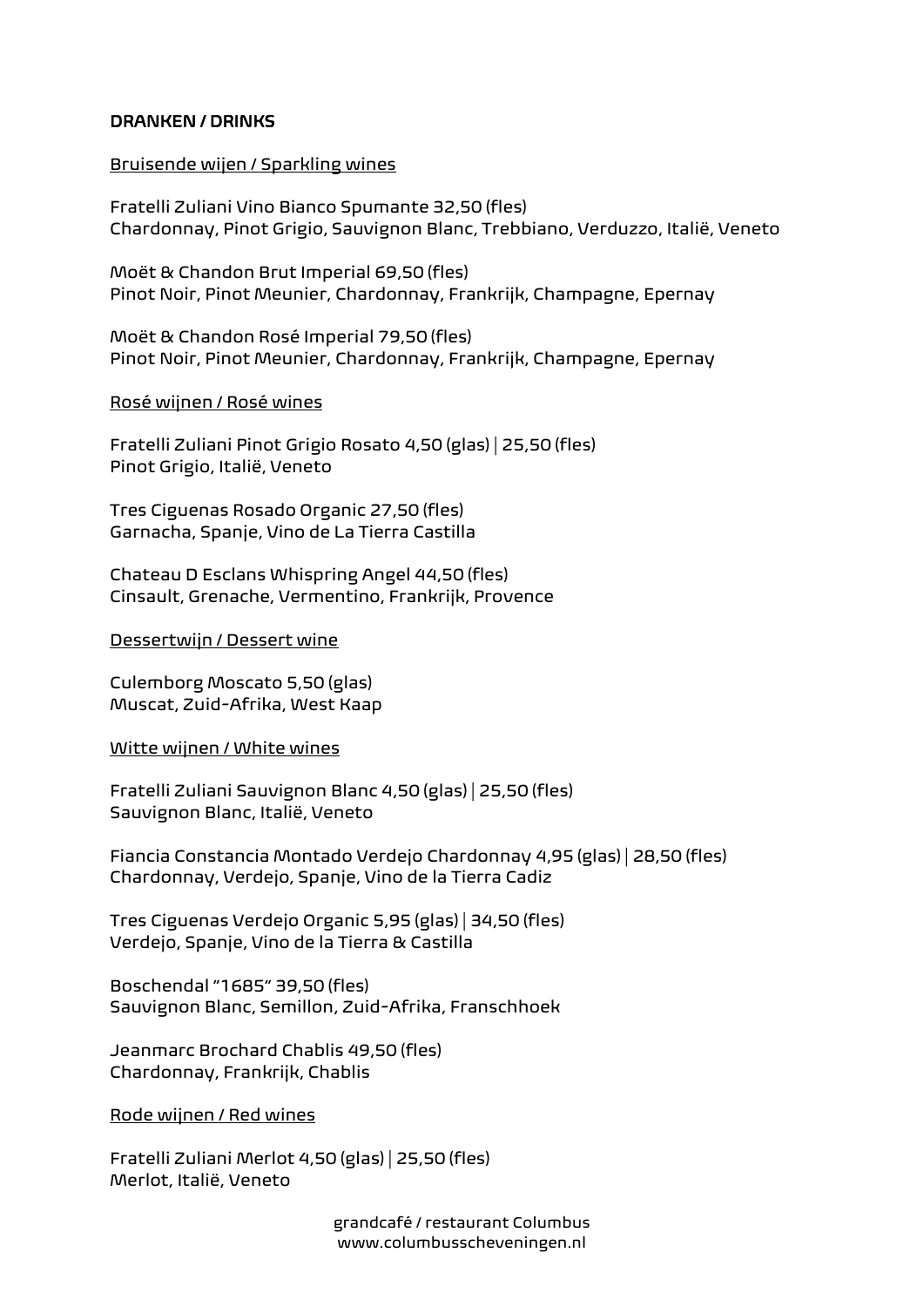Finca Constancia Montado Tempranillo 4,95 (glas) | 28,50 (fles) Tempranillo, Spanje, Vino de la Tierra Cadiz

Lapostolle D'Alamel Cabernet Sauvignon Reserva 5,95 (glas) | 34,50 (fles) Cabernet Sauvignon, Chili, Central Valley

Bodega Norton Finca La Colonia Pinot Noir Coleccion 34,50 (fles) Pinot Noir, Argentië, Mendoza

Motto Unabashed Zinfandel 49,50 (fles) Petit Syrah, Zinfandel, Verenigde Staten, Californië

Bieren van de tap / Tap beers

Heineken small 2,95 Heineken medium 4,85 Heineken large 6,75 Affligem Blond 4,95 Wisseltap (vraag de bediening)

Bieren op fles / Bottled beers

Mort Subite Kriek 5,25 Affligem White 4,25 Affligem dubbel 5,25 Affligem tripel 5,95 Lagunitas IPA 6,95 Sol 5,50 Desperados 5,50

Bieren 0.0 / Alcohol free beers Heineken 0,0 3,95 Amster Radler 0,0 3,95 Amstel Radler 4,25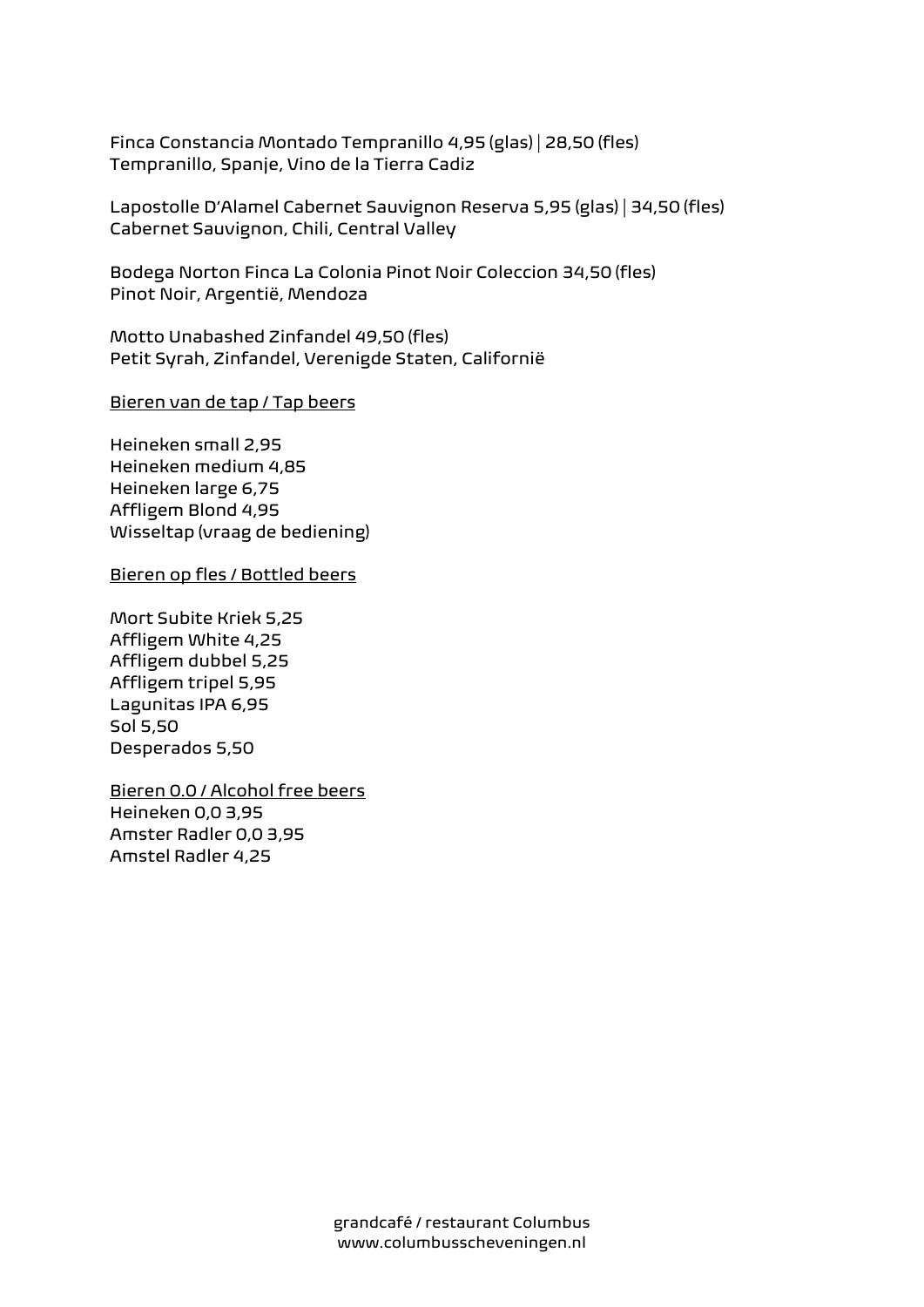#### Warme dranken / warm drinks

Koffie 2,95 Cappuccino 2,95 Espresso 2,95 Dubbele Espresso 3,50 Latte macchiato 3,95 Koffie verkeerd 3,50

Thee 2,95 Verse munt thee 3,50 Verse gember thee 3,50

Warme chocolademelk 3,00 Warme chocolademelk met slagroom 3,75 Wiener melange 3,50

#### Speciale koffies / Special coffees

Columbus Coffee 4,95 De Columbus versie van de Irish Coffee met koffie, Famous Grouse whiskey, bruine suiker, gezoete slagroom The Columbus version of the Irish Coffee with coffee, Famous Grouse whiskey, brown sugar, sweet whipped cream

Spanish Coffee 5,95 Koffie, Licor 43, gezoete slagroom Coffee, Licor 43, sweet whipped cream

Italian Coffee 5,95 Koffie, Amaretto, gezoete slagroom Coffee, Amaretto, sweet whipped cream

Jamaican Coffee 5,95 Koffie, Tia Maria, gezoete slagroom Coffee, Tia Maria, sweet whipped cream

Baileys Coffee 5,95 Koffie, Baileys, gezoete slagroom Coffee, Baileys, sweet whipped cream